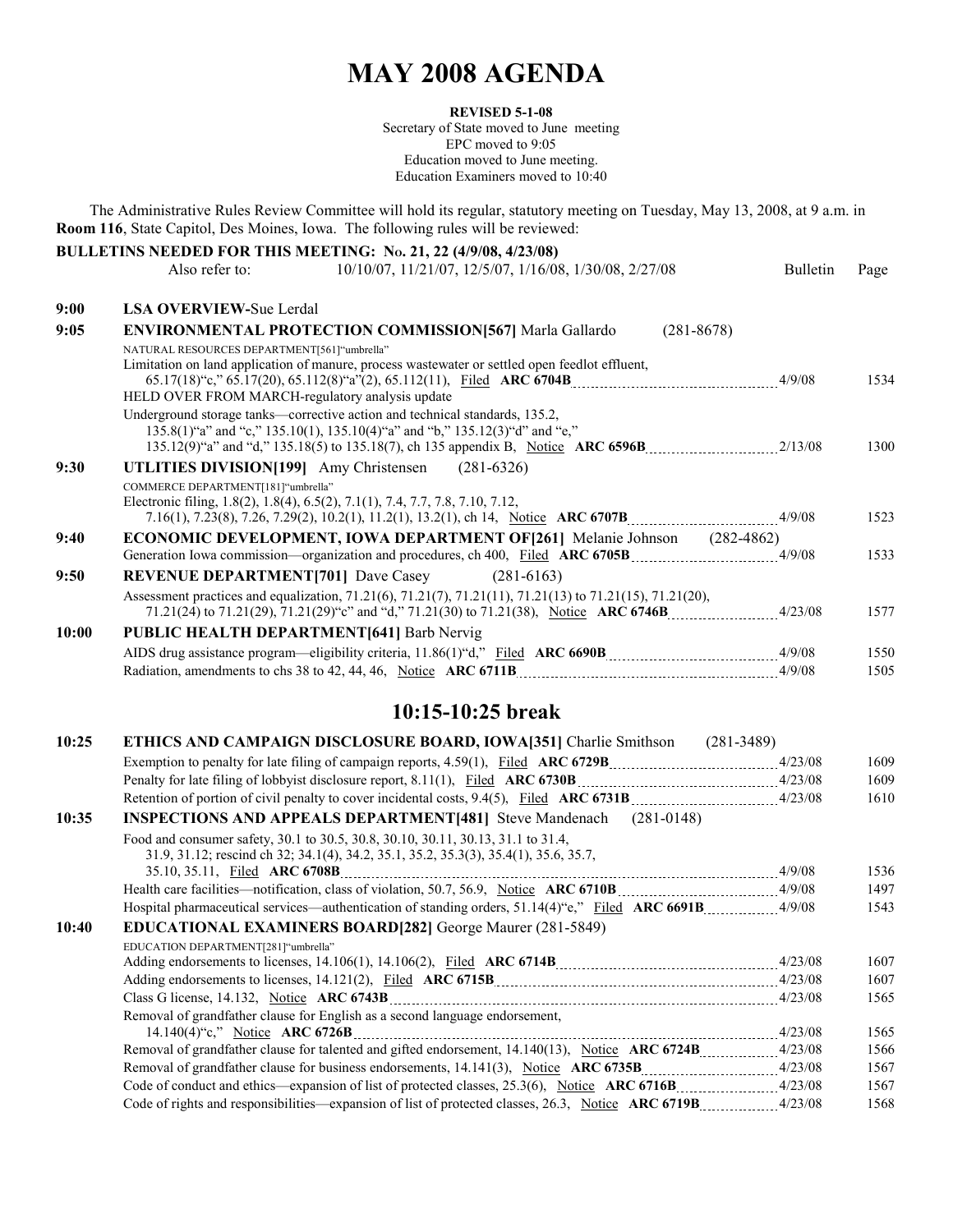# **MAY 2008 AGENDA**

| 11:00 | NATURAL RESOURCE COMMISSION[571] Marla Gallardo<br>$(281 - 8678)$                                                                                                       |      |
|-------|-------------------------------------------------------------------------------------------------------------------------------------------------------------------------|------|
|       | NATURAL RESOURCES DEPARTMENT[561]"umbrella"                                                                                                                             |      |
|       |                                                                                                                                                                         | 1543 |
|       |                                                                                                                                                                         | 1498 |
|       | Cabin and lodge rental fees; Honey Creek Resort State Park, 61.2, 61.5(1) "a" and "c,"                                                                                  | 1543 |
|       | Waterfowl and coot hunting, 91.1(2), 91.1(3), 91.3(2), 91.3(3), 91.3(7), 91.3(8), 91.3(11),                                                                             | 1499 |
|       |                                                                                                                                                                         |      |
|       |                                                                                                                                                                         | 1500 |
|       |                                                                                                                                                                         | 1501 |
|       | Deer hunting by residents, 106.1, 106.2(3), 106.7(8), 106.10(2), 106.11(4), 106.11(5),                                                                                  | 1502 |
|       |                                                                                                                                                                         | 1502 |
|       |                                                                                                                                                                         | 1504 |
| 11:20 | HUMAN SERVICES DEPARTMENT[441] Nancy Freudenberg (281-8438)                                                                                                             |      |
|       | State earned income tax credit, 41.26(1)"1," 41.27(7)"g," 75.56(1)"1," 75.57(7)"f,"<br>170.2(1)"d"(28), Notice ARC 6686B, also Filed Emergency ARC 6685B 4/9/08<br>1531 |      |
|       | State supplementary assistance program—annual adjustments to eligibility and payment levels,                                                                            |      |
|       |                                                                                                                                                                         | 1534 |
|       | Medicaid service providers—qualifications for area education agencies, local education agencies,                                                                        |      |
|       |                                                                                                                                                                         | 1569 |
|       |                                                                                                                                                                         | 1571 |
|       | Social services block grant (SSBG) funds, 153.1, 153.2(2) to 153.2(4), 153.2(6),                                                                                        | 1536 |
|       |                                                                                                                                                                         | 1571 |
|       | Preparation for adult living program—start-up allowance, 187.11(5), 187.12, 187.12(2),                                                                                  | 1531 |
| 11:50 | <b>COMMITTEE BUSINESS-</b> approve minutes, June meeting-miscellaneous                                                                                                  |      |
|       | No representative requested to appear                                                                                                                                   |      |
| XX:00 | <b>AGRICULTURE AND LAND STEWARDSHIP DEPARTMENT[21]</b>                                                                                                                  |      |
|       | Pesticides—containment, record keeping, 44.1, 44.2, 44.12,                                                                                                              |      |
|       |                                                                                                                                                                         | 1605 |
| XX:00 | <b>EDUCATION DEPARTMENT[281] Carol Greta</b><br>$(281 - 8661)$                                                                                                          |      |
|       | General accreditation standards, 12.3(5), 12.3(7), 12.3(10), 12.4(11), 12.5(5), 12.5(10),                                                                               |      |
|       |                                                                                                                                                                         | 1607 |
|       | Extracurricular interscholastic competition—eligibility, 36.1, 36.14(7), 36.15(1), 36.15(2),                                                                            |      |
|       | Public charter schools, 68.1 to 68.7, Filed ARC 6742B                                                                                                                   | 1608 |
|       | $\frac{1}{2}$ 4/23/08                                                                                                                                                   | 1609 |
| XX:00 | <b>HOMELAND SECURITY AND EMERGENCY MANAGEMENT DIVISION[605]</b>                                                                                                         |      |
|       | PUBLIC DEFENSE DEPARTMENT[601] "umbrella"                                                                                                                               | 1568 |
| XX:00 | <b>INSURANCE DIVISION[191]</b>                                                                                                                                          |      |
|       | COMMERCE DEPARTMENT[181]"umbrella"                                                                                                                                      | 1573 |
| XX:00 | <b>LABOR SERVICES DIVISION [875]</b>                                                                                                                                    |      |
|       | WORKFORCE DEVELOPMENT DEPARTMENT[871]"umbrella"<br>Elevator safety, 71.2(2) "c," 72.1(1), 72.1(2), 72.1(6), 72.1(7), 72.7, 72.22, 72.24, 73.8(1), 73.8(3),              | 1574 |
| XX:00 | <b>MEDICINE BOARD[653]</b>                                                                                                                                              |      |
|       | PUBLIC HEALTH DEPARTMENT[641] "umbrella"                                                                                                                                |      |
|       |                                                                                                                                                                         | 1610 |
|       | Licensure of physicians enrolled in Iowa resident training programs,                                                                                                    |      |
|       |                                                                                                                                                                         | 1611 |
|       |                                                                                                                                                                         | 1611 |
|       |                                                                                                                                                                         | 1575 |